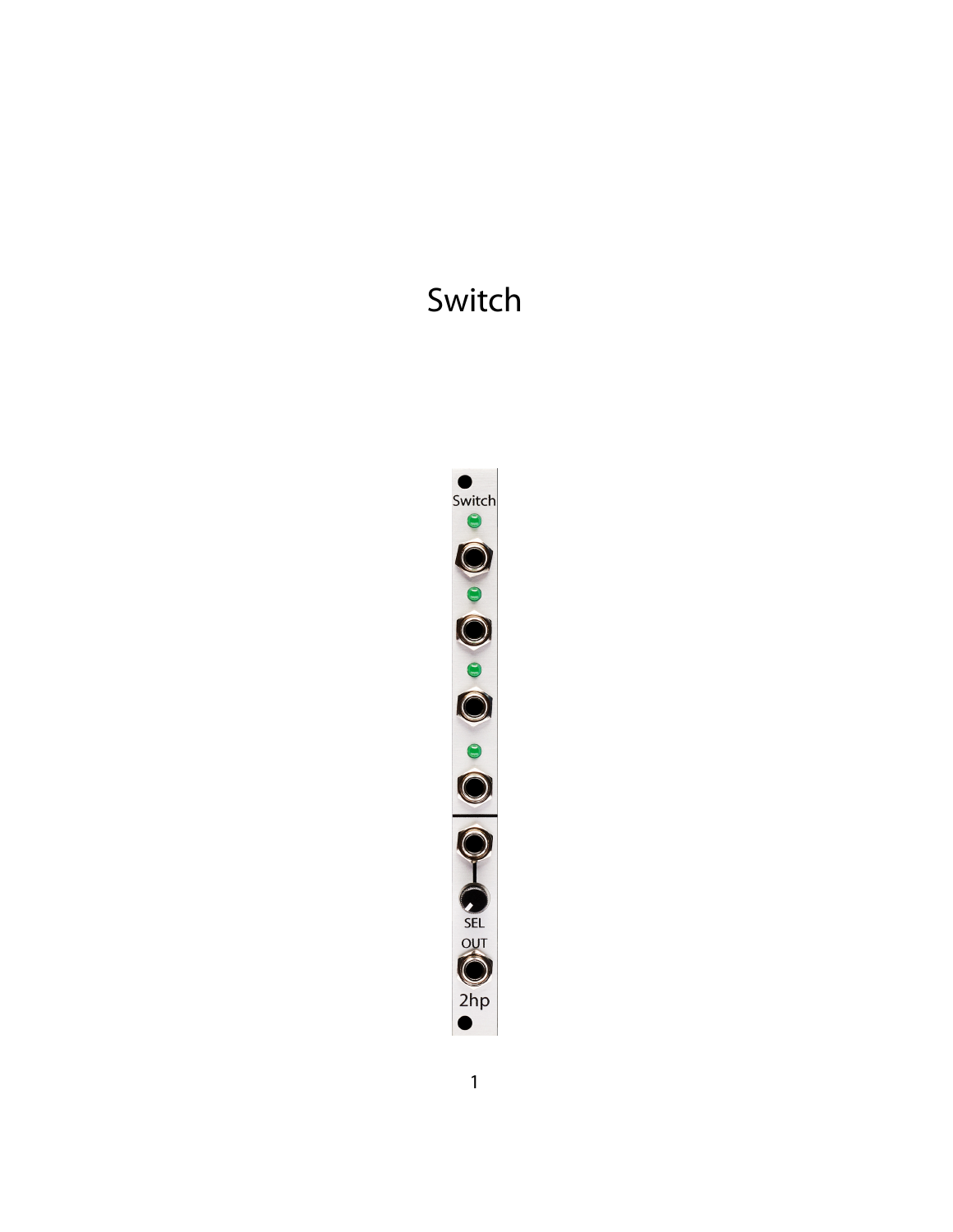# **Contents**

| <b>Description</b>         | 3              |
|----------------------------|----------------|
| <b>Installation</b>        | 4              |
| <b>Specifications</b>      | 4              |
| <b>Reference Diagram</b>   | 5.             |
| <b>Functional Overview</b> | 6              |
|                            | 6              |
|                            | 6              |
|                            | 6              |
|                            | 6              |
|                            | $\overline{7}$ |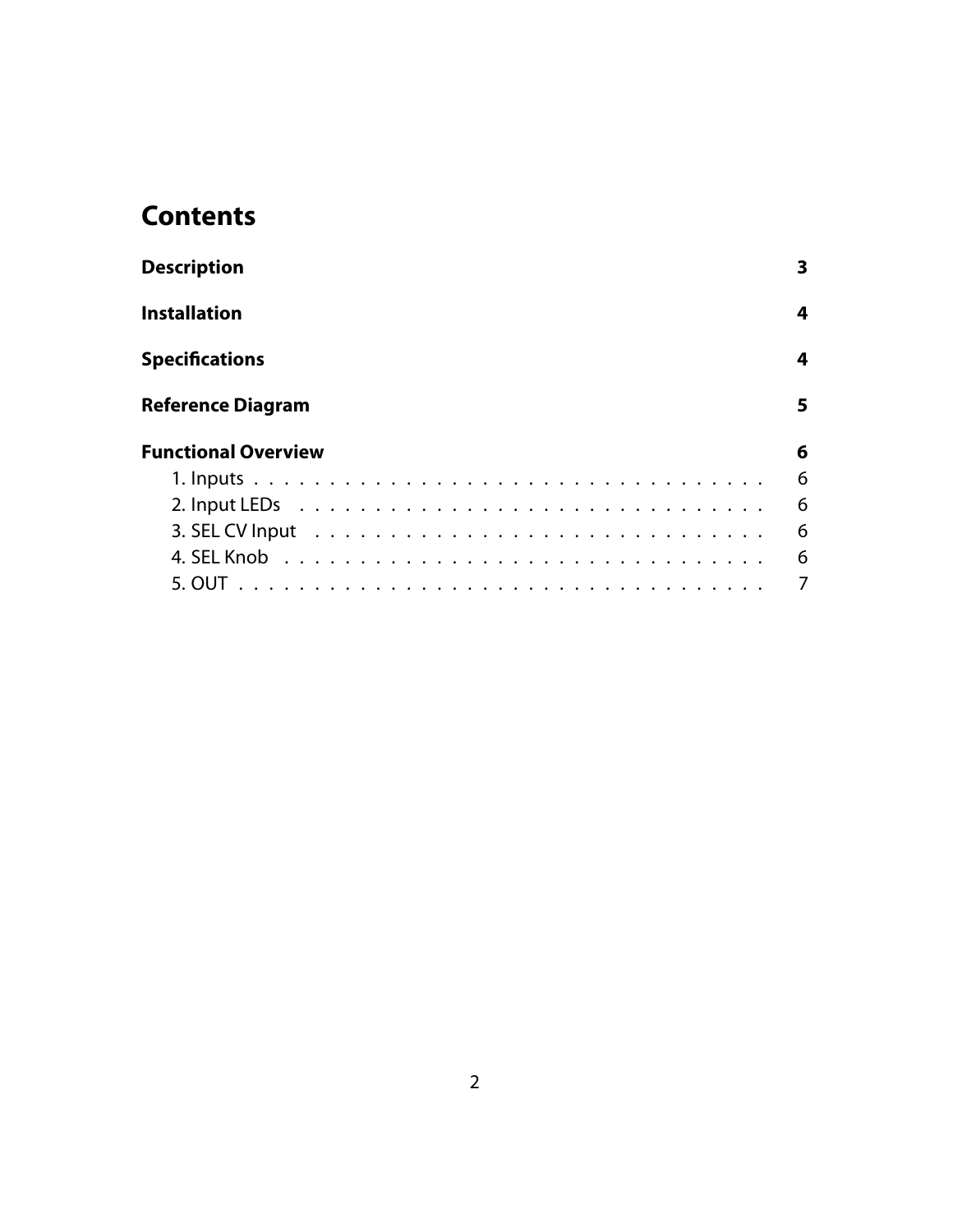#### <span id="page-2-0"></span>**Description**

Switch is a voltage controlled signal router that is great for audio and CV signals. With four inputs and one output, it is ideal for dynamically moving between four disparate elements. The active channel can be selected manually or with CV, allowing for versatile and esoteric results. Whether creating unique modulation patterns or entirely new audio splices, Switch will take your patching to the next stage.

- Four inputs, one output signal router
- Great for audio, control voltage, or gate signals
- CV over active channel
- Low noise and extremely fast channel switching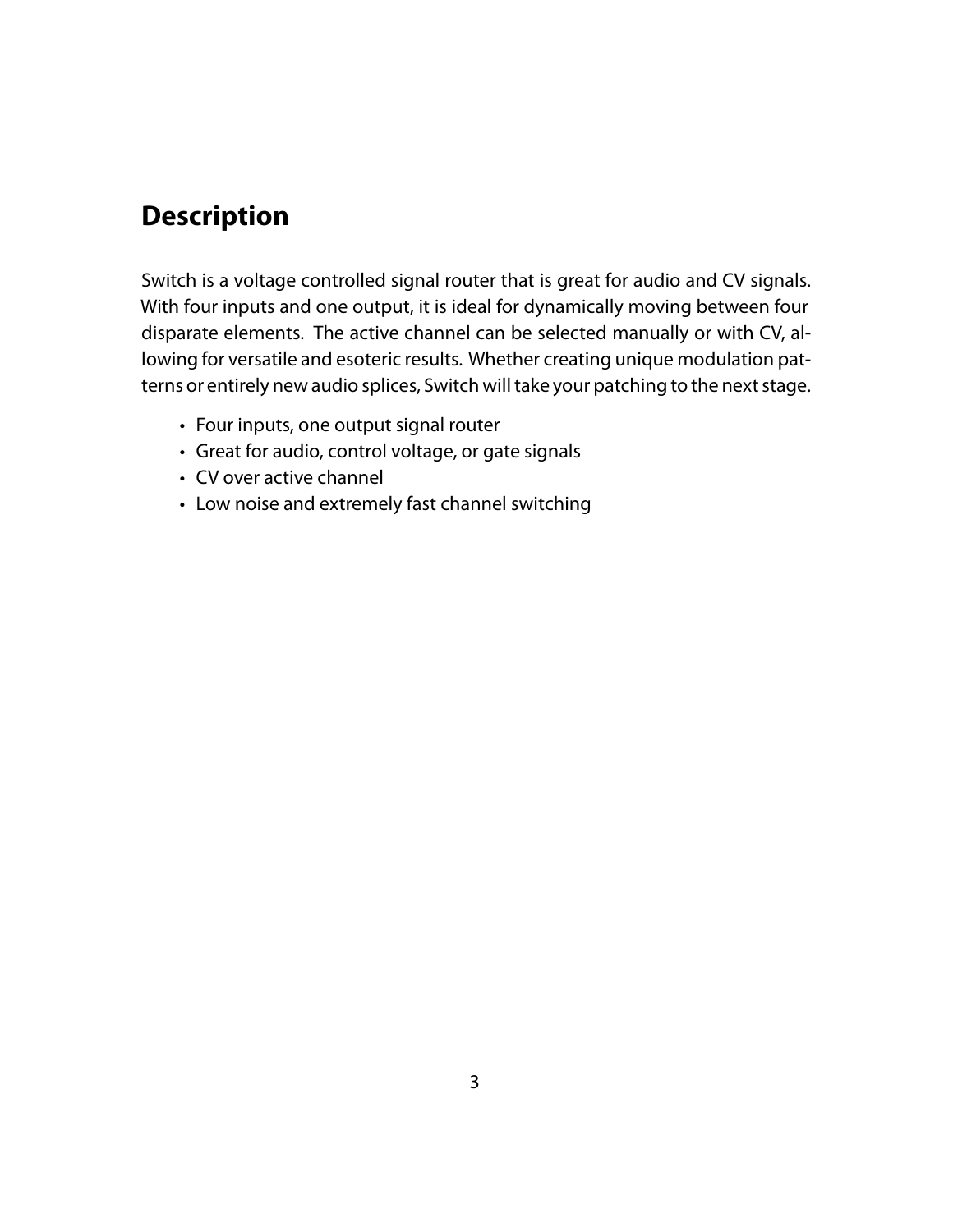#### <span id="page-3-0"></span>**Installation**

To install, locate 2 HP of space in your Eurorack case and confirm the positive 12 volts and negative 12 volts sides of the power distribution lines. Plug the connector into the power distribution board of your case, keeping in mind that the red band corresponds to negative 12 volts. In most systems, the negative 12 volt supply line is at the bottom. The power cable should be connected to the module with the red band facing the front of the module.

# <span id="page-3-1"></span>**Specifications**

- Size: 2 HP
- Depth 42mm
- Current Consumption:
	- **–** +12V: 31mA
	- **–** -12V: 16mA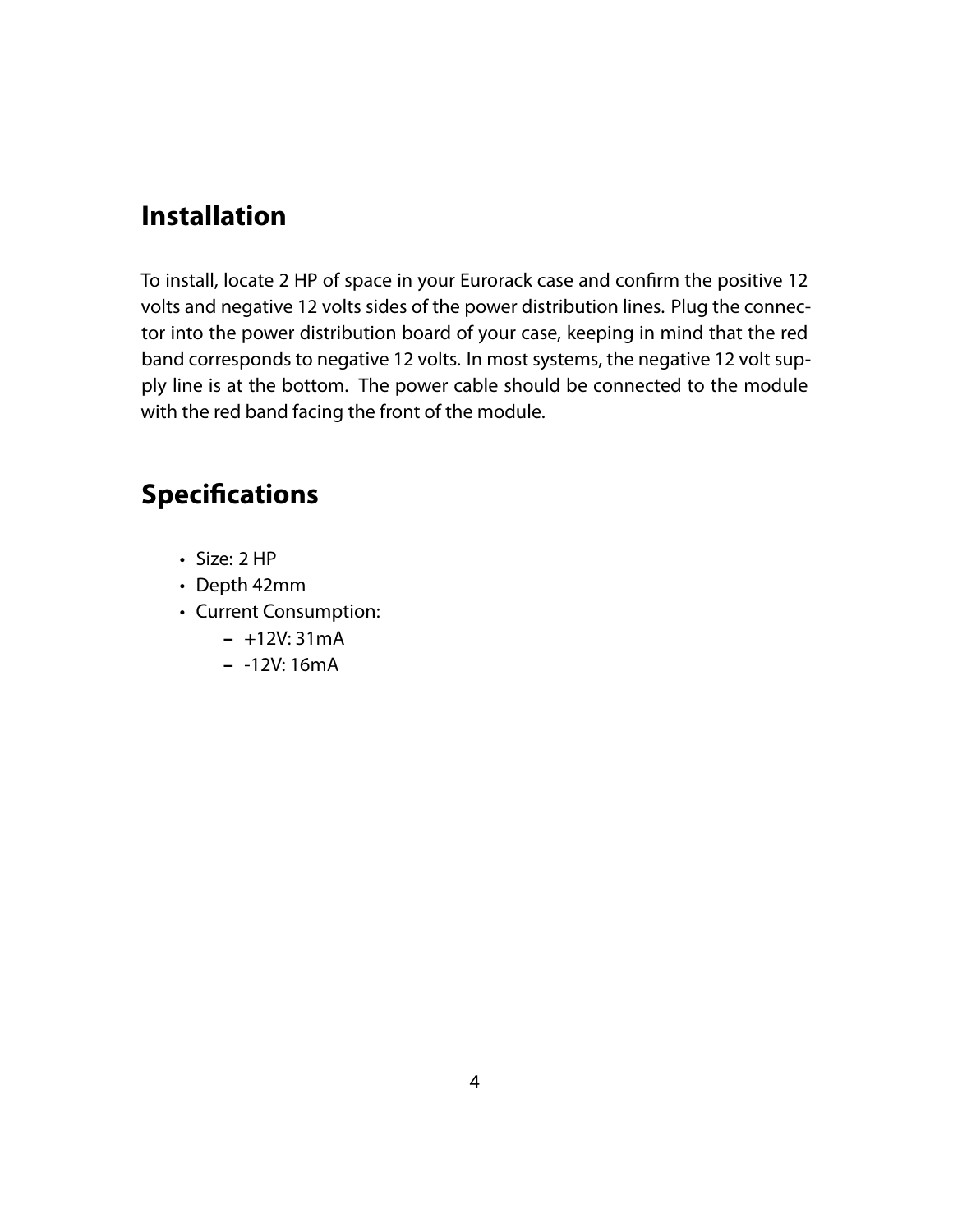# <span id="page-4-0"></span>**Reference Diagram**

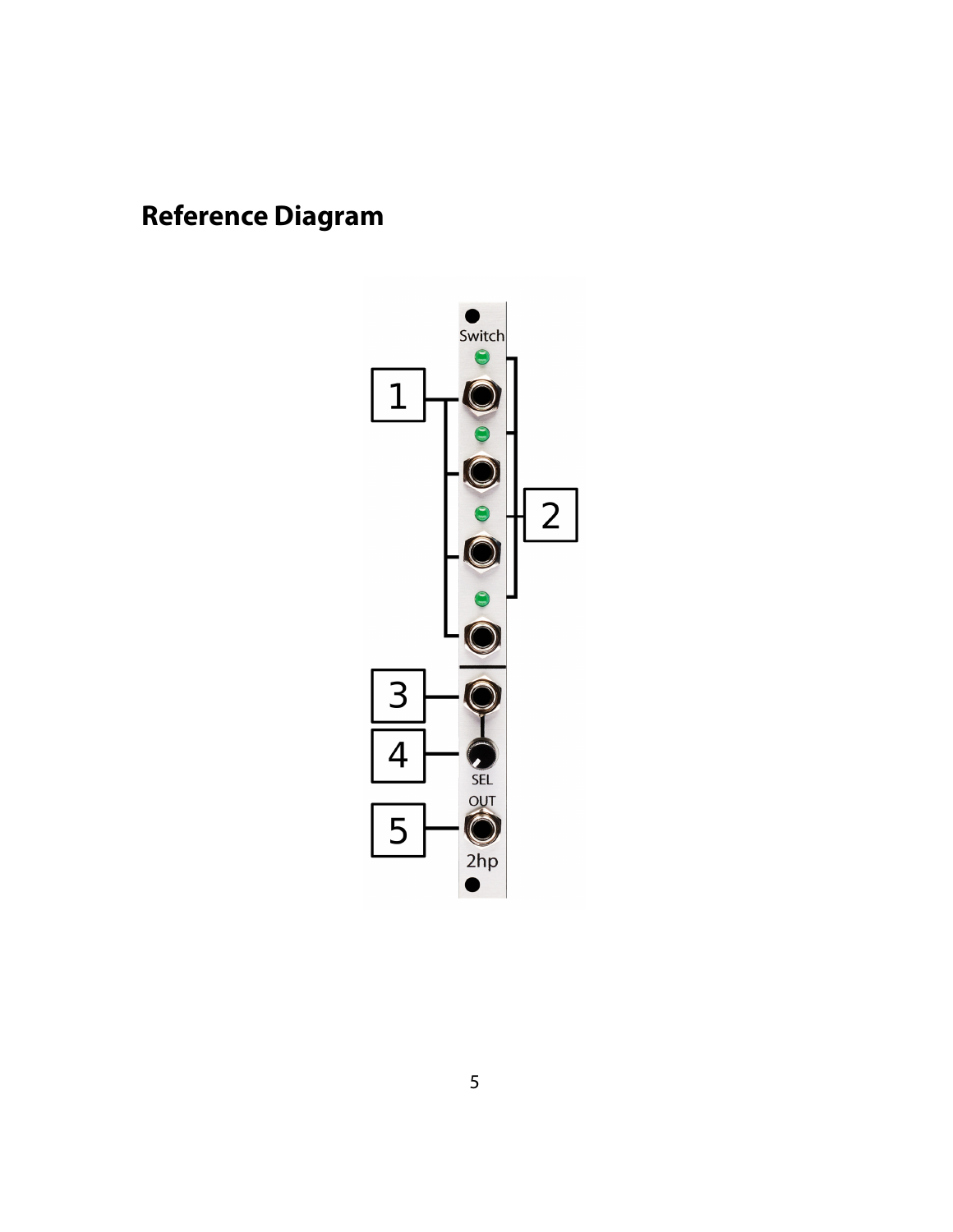# <span id="page-5-0"></span>**Functional Overview**

#### <span id="page-5-1"></span>**1. Inputs**

Each input accepts audio, CV, and gate signals.

• Input Level: ±10V

#### <span id="page-5-2"></span>**2. Input LEDs**

An input channel's LED will be illuminated when selected.

#### <span id="page-5-3"></span>**3. SEL CV Input**

The SEL control voltage input will add to the SEL knob's current position to select one of the four input channels.

- Input Range: ±5V.
- Control voltage is added to the current knob position.

#### <span id="page-5-4"></span>**4. SEL Knob**

The SEL knob is used to select one of the four input channels.

- When fully left, the first channel will be selected.
- When fully right, the fourth channel will be selected.